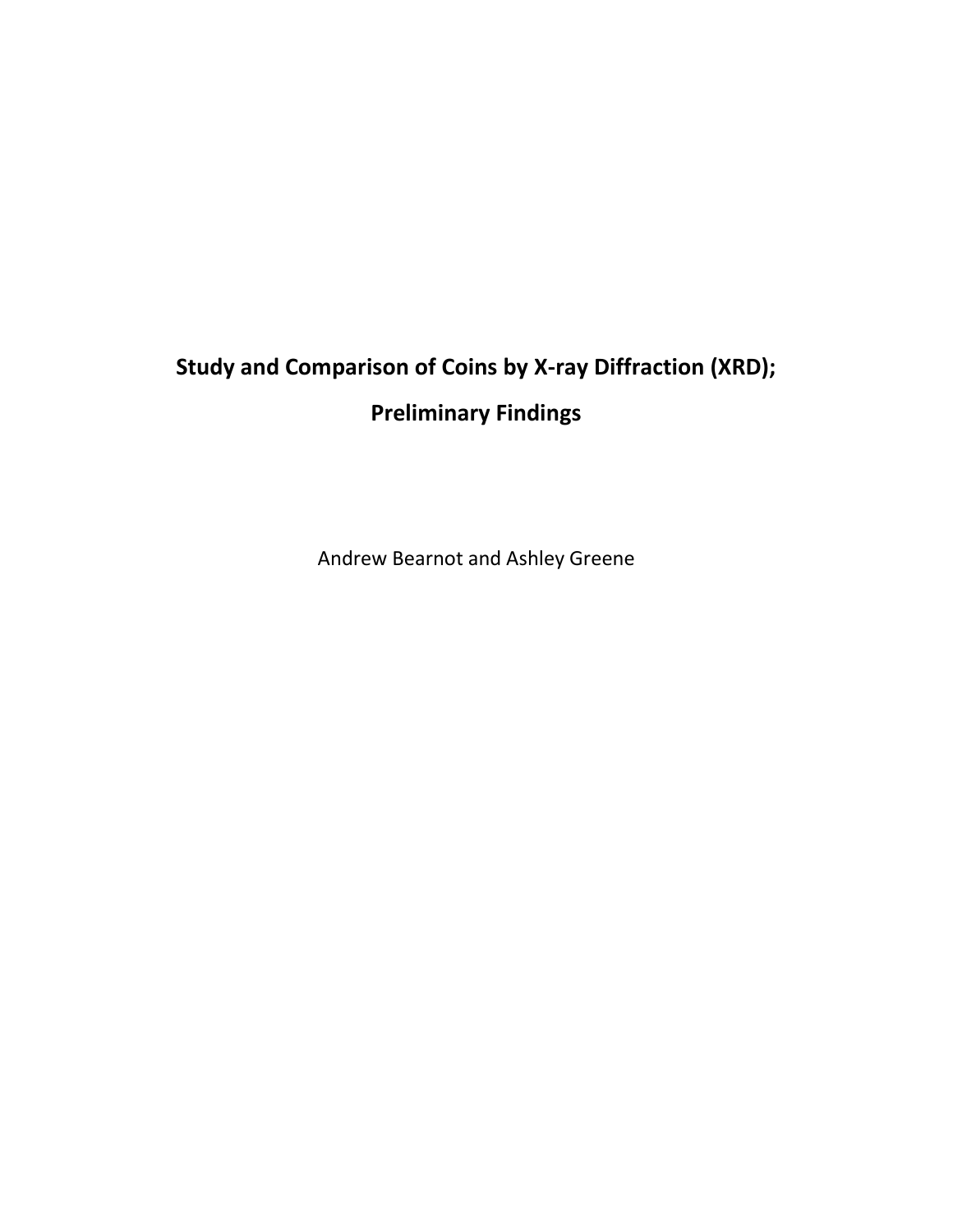# **Introduction/Overview:**

The researchers subjected a number of modern, ancient, and historical coins to compositional and structural testing using X-ray fluorescence and X-ray diffraction techniques. The goal was to test the viability of X-ray diffraction as a tool for examining micro-structural characteristics of very old and often corroded coins that could shed light on ancient processes of production.

Two modern US pennies (one pre, the other post -1980) were used as testing controls. Comparatively reliable information on the composition and manufacture of these coins could is accessible through the US Mint.



Fig 1: From left to right: Diocletian "Antoninianus" (Cyzicus mint), Maxentius "Follis" (Rome mint), 1698 Half Penny, GFAP Unknown, and 1975 US Penny.

From a conservation perspective, XRD - a non-invasive technique - is an attractive alternative to other methods used for coin analysis which require that the artifact be probed or otherwise compromised in order access useful information. Sectioning or probing of artifacts have hitherto been necessary evil of the analysis of coins - particularly ancient coins - given the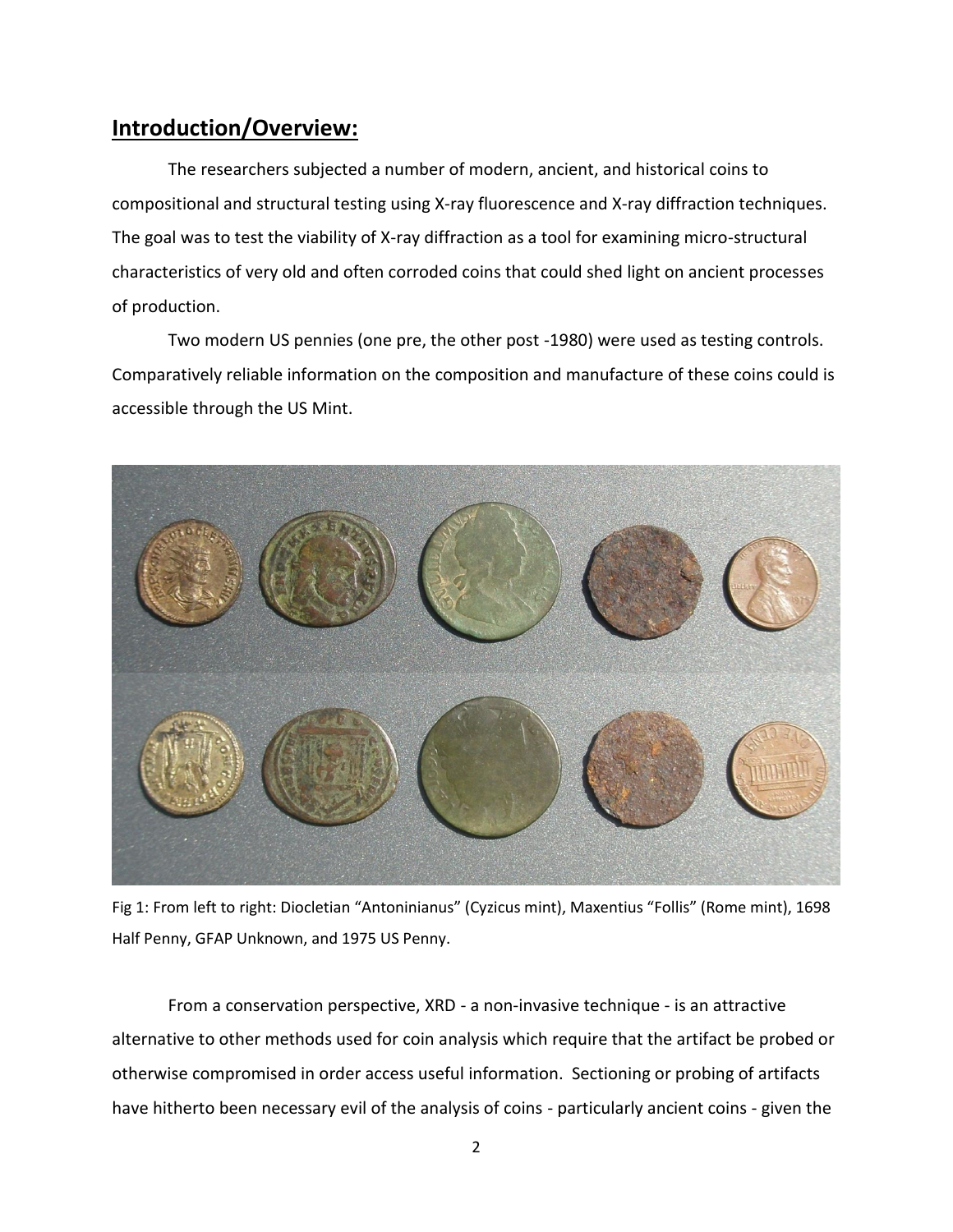Little has been done by way of the study of modern or ancient coinage using X-Ray Diffraction (XRD). The aim of this study is to explore the potential for the application of XRD to expanding our knowledge of coins. Each coin was subjected to at least two XRD scans. For each scan testing parameters such as: scan length, number of steps and depth of probe were adjusted. These adjustments were made in order to gain a thorough understanding of the crystallographic structure of the coins, it is hoped that with further study we can definitively correlate structural readings to what we know of the composition and/or manufacture of the coins.

The five coins discussed here were selected from the original sample because they illustrate the potential and pitfalls encountered during the course of this study. All interpretations related to coin composition and manufacture are preliminary. The issues discussed which relate to the practical aspects of the execution of the XRD scan (mounting techniques, probe and glancing angle settings etc.) are intended to aid those who would engage in similar study in the future.

# **Background:**

l

#### **History of Coin Manufacture and Archaeometric Analysis:**

Previous archeometric analysis of Roman coins has focused primarily on issues of composition: bulk alloy constitution, trace impurity presence (including lead isotope analysis), and variation in the composition from surface to interior. This work has concentrated on sourcing the raw materials used at different mints over time, as well as investigating the remelting of old coinage and manipulation of alloy composition to vary inherent value in the currency.<sup>1</sup> Such insight is used to track the wealth and expanse of the empire. This project seeks to extend this approach by not only examining composition, but atomic structure: investigating the metallic and oxide phases present by x-ray diffraction.

# **X-ray Diffraction (XRD), and its Applications:**

<sup>&</sup>lt;sup>1</sup> University of Liverpool. "Archaeologists To Establish True Value Of Roman Silver Coins." <u>ScienceDaily</u> 6 March 2006. 14 September 2008 <http://www.sciencedaily.com /releases/2006/03/060303114515.htm>.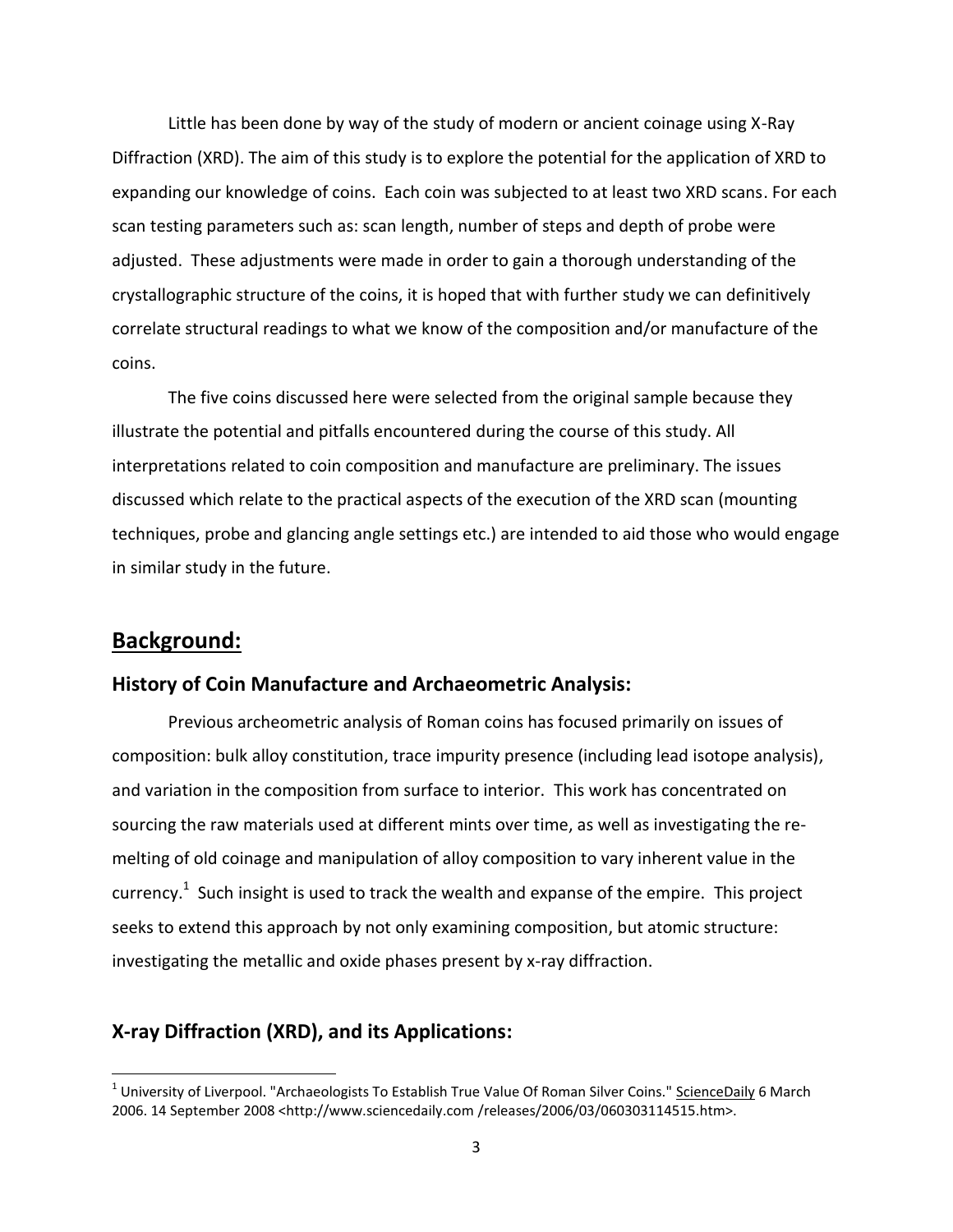X-ray diffraction analysis uses the interaction of x-rays with the atomic structure of a crystalline phase to deduce the arrangement of atoms within the lattice. X-rays are scattered by the atoms (primarily by electrons), and interfere with one another to form a unique pattern. Constructive interference results when certain geometric conditions are met as described by Bragg's Law:

$$
2d\sin\theta = n\lambda \tag{1}
$$



Where n is an integer, and the geometry is described by figure 1. X-rays are used to produce the diffraction pattern because their wavelength  $\lambda$  is typically the same order of magnitude (1-100 Å) as the spacing d between planes in the crystal.  $2$ 

Powder diffraction (XRD) is a technique used to characterize the crystallographic structure, grain size, and preferred orientation in polycrystalline or powdered solid samples. In a diffractometer, radiation emanating from the x-ray tube is diffracted at the sample and recorded by the detector. One-dimensional diffraction patterns are generated by counting incident x-rays (intensity) as a function of Bragg angle. Each phase can be identified by a unique "fingerprint" of peak locations, which correspond directly to specific interplanar spacings. The location of these peaks can be solved for quantitatively based on the lattice parameters of the characteristic unit cell, but are more often developed experimentally using reference standards of known structure. The Research Associateship Program of the Joint Committee on Powder Diffraction International Centre for Diffraction Data (JCPDS-ICDD, now known as the ICDD) has developed many such reference patterns. All reference patterns used in this report are of

 $\overline{\phantom{a}}$ 

<sup>&</sup>lt;sup>2</sup> "X-ray Crystallography." <u>Wikipedia: The Free Encyclopedia</u>. <http://en.wikipedia.org/wiki/x-ray\_crystallography>.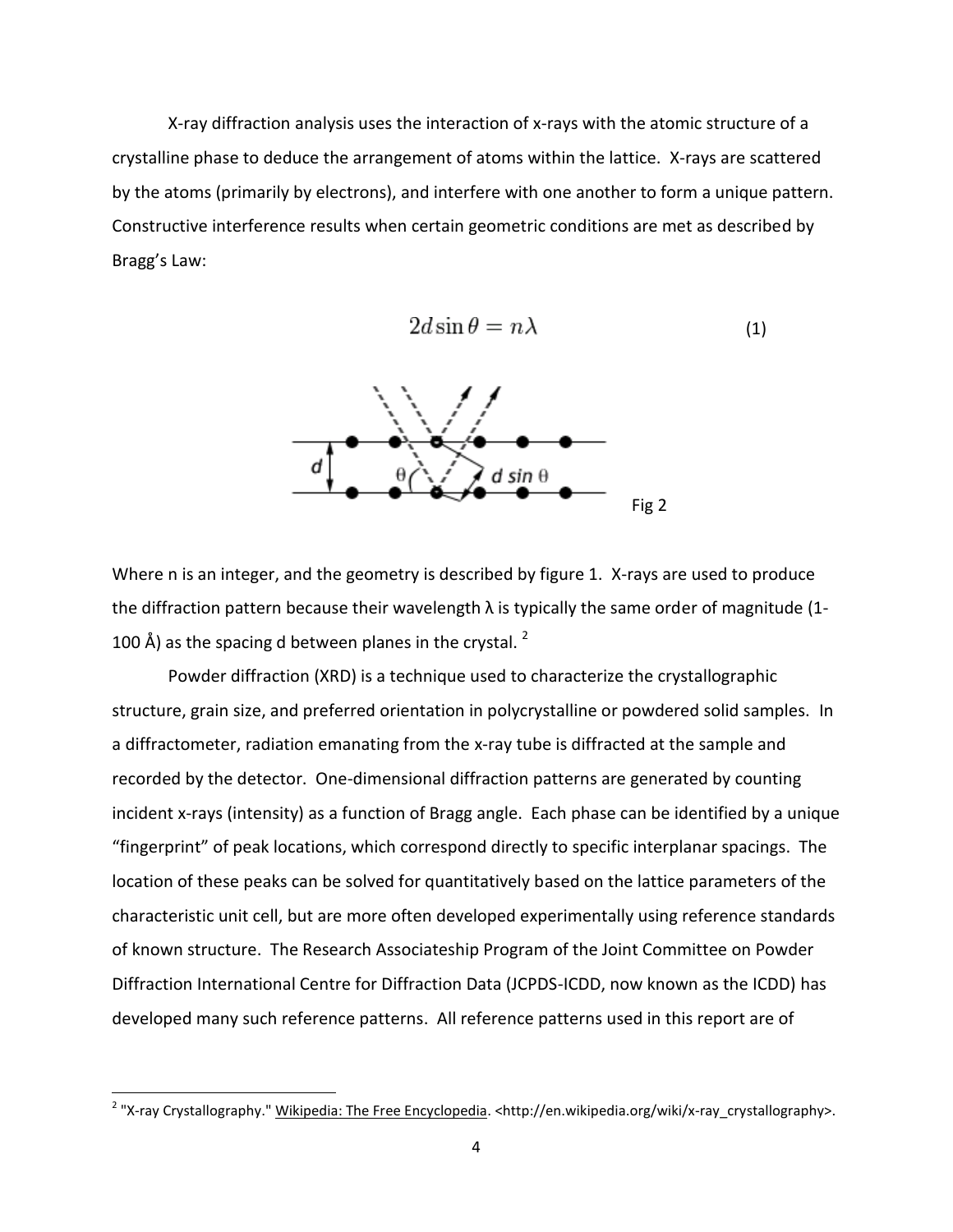randomly oriented, polycrystalline samples of high purity and simple stoichiometry. Fig 3, below, shows the reference pattern for copper and cuprite.



Fig 3: Diffraction Pattern (Reference) for Cu and  $Cu<sub>2</sub>O$ 

The effect of alloying may be seen in the slight shifting of these peaks. For example, the addition of an atomic species with a larger atomic radius into solid-solution will result in an increase in interplanar spacing and corresponding decrease in 2Ѳ (shift "left" in location of peak intensities). Also, the presence of minor phases and/or impurities is observed in the presence of minor peaks which do not correspond with the major phases being analyzed.

In addition to identifying the major metallic and oxide phases present, XRD also provides information about the orientation of the crystal. When a metal is shaped, the deformation mechanism may align the crystallographic orientation. This effect is known as texturing. Since the reference patterns used in this analysis are taken from randomly oriented polycrystalline samples, the relative height of peaks for a given phase in the coin may be compared with the random orientation to see if the metals have been textured. This may provide insight into the processes by which the coins were formed. A full texture analysis requires a 4-circle diffractometer. Fig 4, below, shows the experimental diffraction pattern from the 1975 Penny which exhibits texturing. The effect is particularly evident in the height of the second peak, which corresponds to the {200} family of planes and has almost twice the intensity of the randomly-oriented reference. This corresponds with the fact that the metal used to min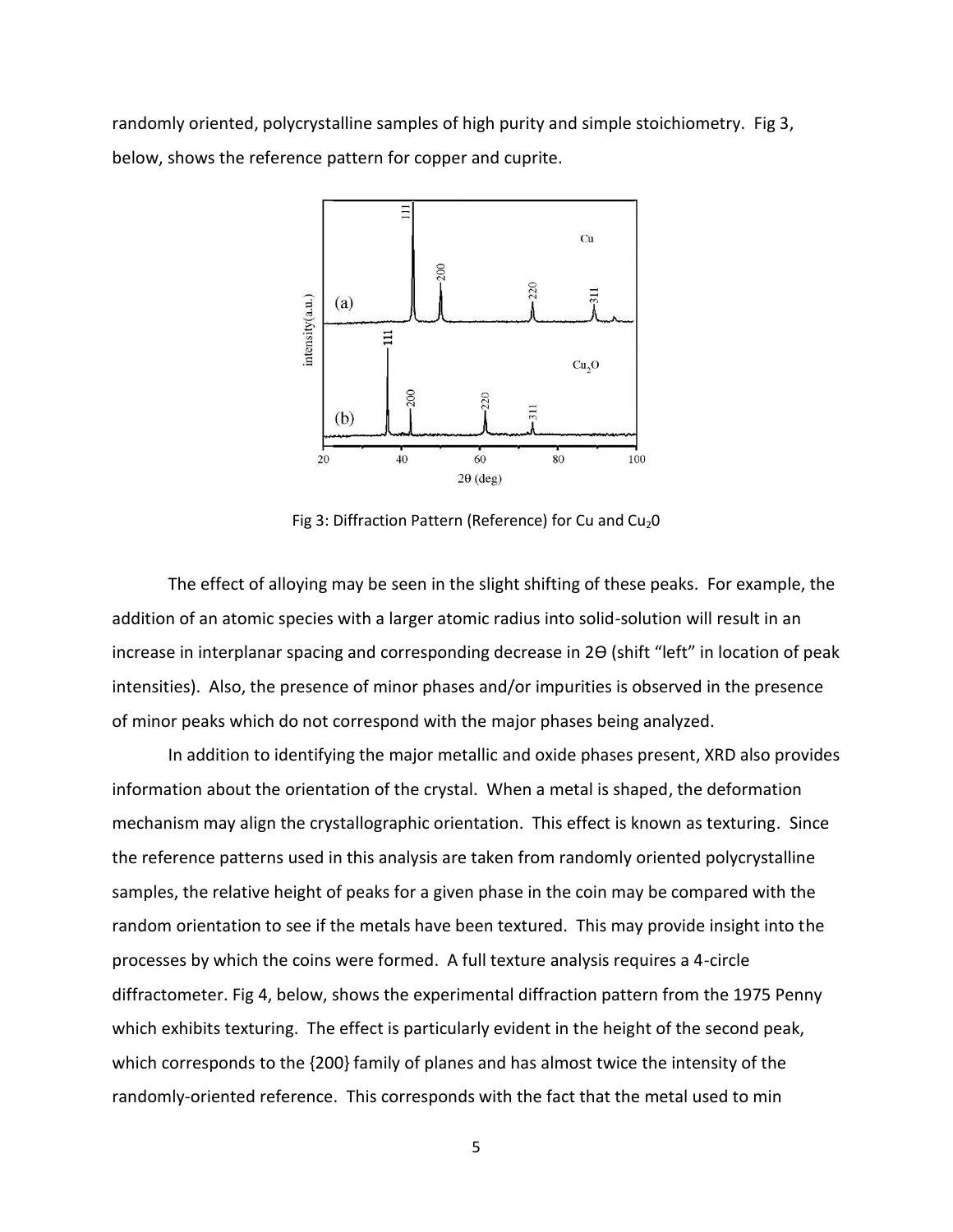modern coins is rolled from an ingot, before being cut into discs and the design struck onto the surface. This rolling operation textures the metal.



Fig 4: Measured XRD Pattern for 1975 Penny

It may also be possible to extract information about the grain size of the metallic phases by measuring broadness of peaks (though this effect is also coupled to residual stress in the lattice). Such insight can provide important clues as to the casting process, as well as additional heat treatment steps. It may also suggest alloy design not related to inherent coin value.

In order to interpret the diffraction patterns generated by XRD it is necessary to have a basic idea of what chemical constituents are in the specimen. There is some data available for typical compositions of these coin typologies in the literature. However, in this laboratory we opted to begin with a chemical analysis (by XRF) of the coins to determine the composition.

# **Methods:**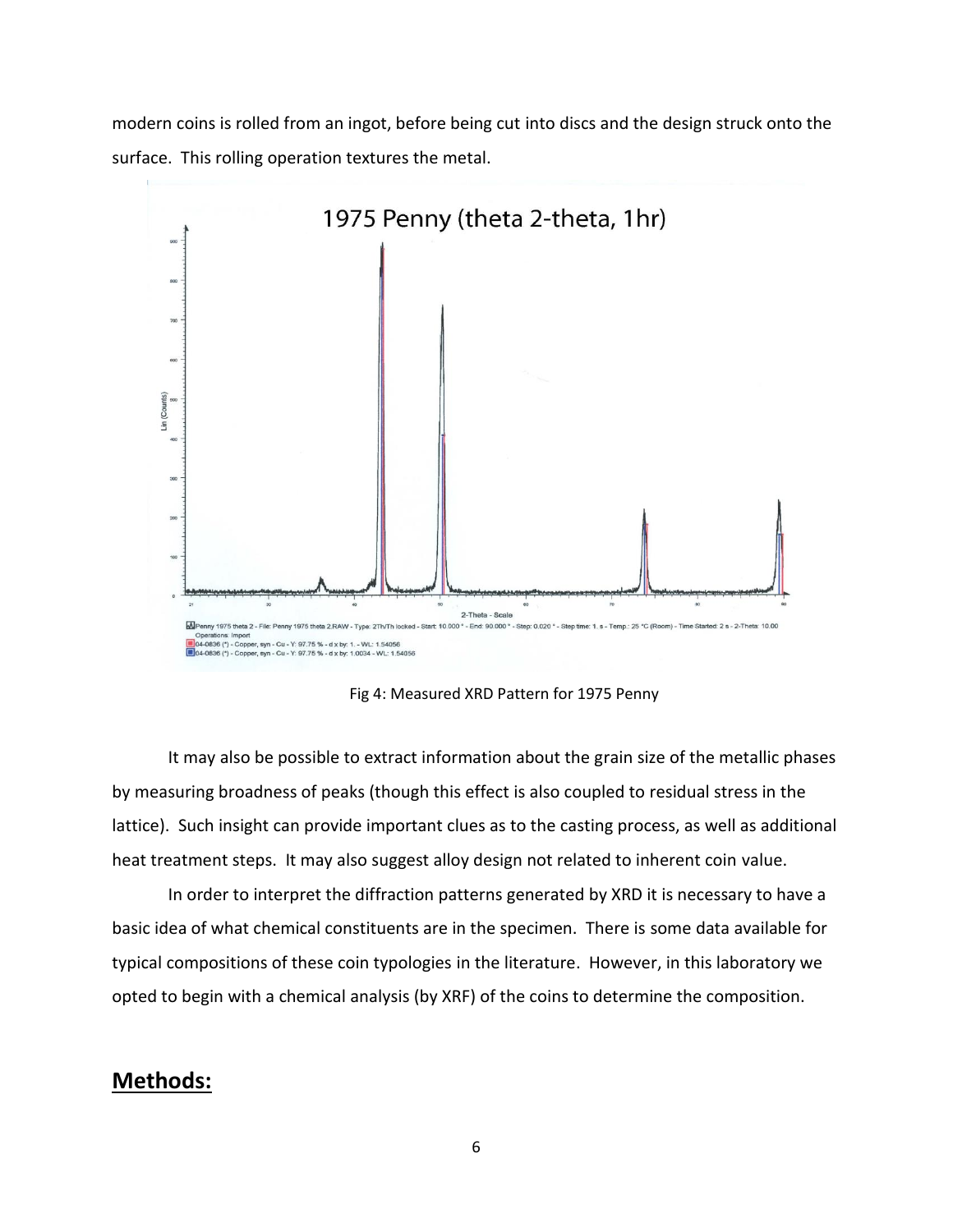#### **XRF**

Energy-dispersive X-ray Fluorescence (ED-XRF) was performed to get a general sense of the composition of the coins in order to aid in the analysis of the XRD data. An XRF "gun," was used to perform these scans. Since the instrument was newly acquired by the laboratory, and of unknown tolerance and accuracy, a series of scans were performed on standards of known composition (see appendices 1a-c). Each coin was scanned several times to verify a consistent reading.

### **XRD**

X-ray diffraction (XRD) analysis was carried out using a SIEMENS Diffraktometer D5000, at an accelerating voltage of 40kV and current of 35mA. The coins were mounted in putty on a three-pronged stage to insure that the surface of the face was properly aligned with the x-ray source and detector. All scans were completed over the range 20 $^{\circ}$ ≤2Ѳ≤90 $^{\circ}$ . Preliminary scans were performed over 1hour, while 18hr scans were used to further refine complex patterns.

Two scan "types" were employed: theta -2theta and glancing angle. For what will be referred to as a "theta -2theta" type scan, the sample is rotated at a constant angular velocity whilst the detector rotates at double angular velocity around the sample. The diffraction angle (2Ѳ) is thus always equal to twice the glancing angle (Ѳ), and the motion of the stage and the detector is coupled. Alternatively, in what we will call a "glancing angle" scan, the sample remains at a fixed glancing angle, whilst the detector is allowed to rotate. Since the penetration depth of the x-ray is a function of the angle of incidence, fixing the stage at a low angle and only allowing the detector to rotate allows for a more "shallow" scan. This scan type is traditionally used when analyzing thin films to avoid penetration of x-rays into the substrate. It is used here to compare the "surface" of the coin, with the "interior."

7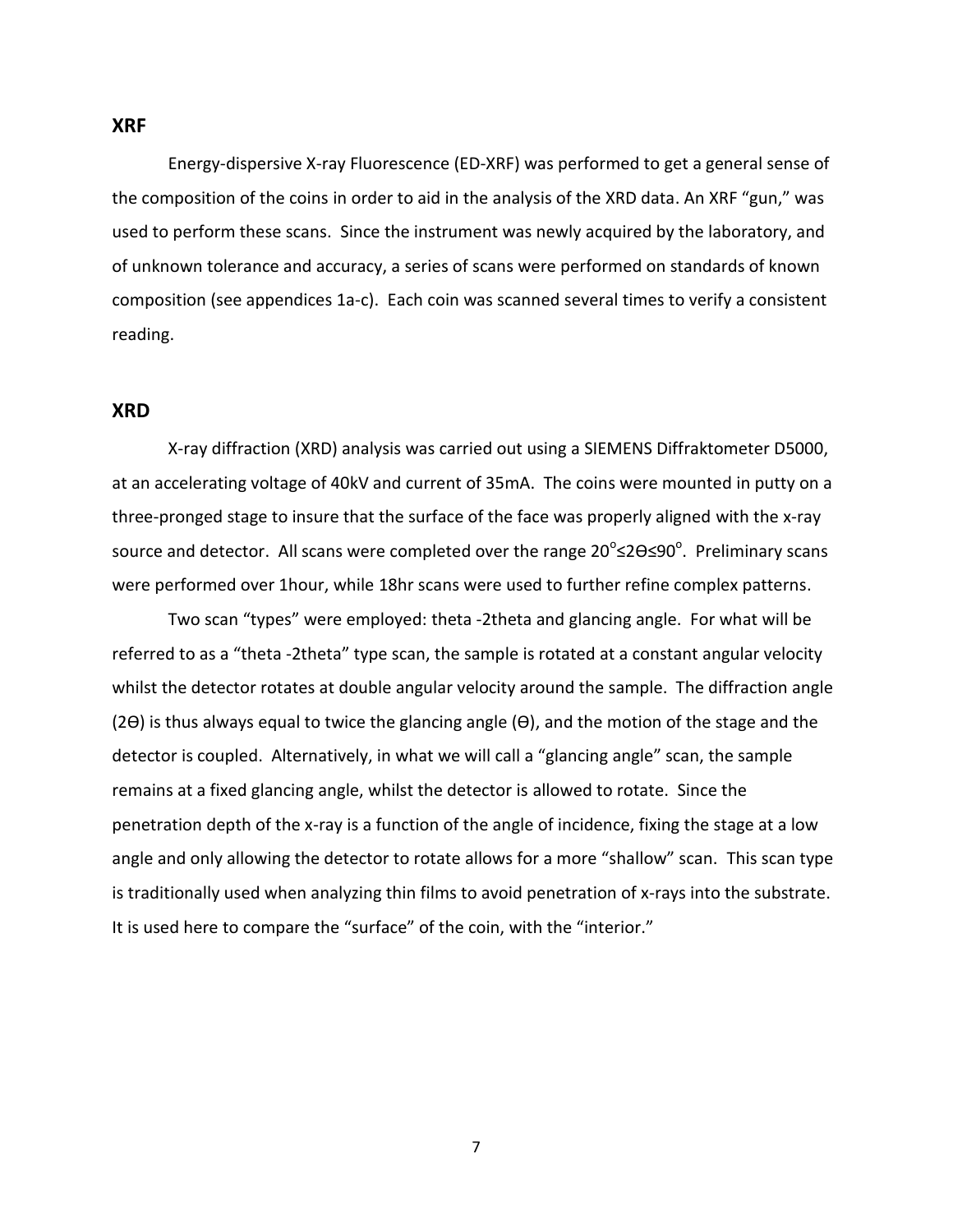

Fig 5: Diffractometer Beam Path in Ѳ/2Ѳ Mode

The Bruker DIFFRAC<sup>plus</sup> program was used to identify crystallographic species and to shift and scale the peaks of the known patterns to fit. The following ICCD<sup>3</sup> diffraction pattern card-files were used in the analysis: Copper (4-836), Cuprite-Cu2O (5-667), Silver (4-783), and Lead (4-686). Reference patterns were scaled by matching the height of the "primary" peak (the peak of highest intensity) of the reference pattern with the corresponding measured peak. Relative phase percentages were deduced by comparing the primary peak height of the various phases. Texturing was observed by comparing the relative peak intensities of the reference (randomly oriented polycrystal) with the corresponding peak intensities of the measured pattern. Since the primary peak intensities were forced to match, this effect is seen in a lack of agreement in the height of the secondary peaks.

# **Results & Analysis:**

**XRF**

l

 $3$  The Research Associateship program of the Joint Committee on Powder Diffraction International Centre for Diffraction Data (JCPDS-ICDD, now known as the ICDD).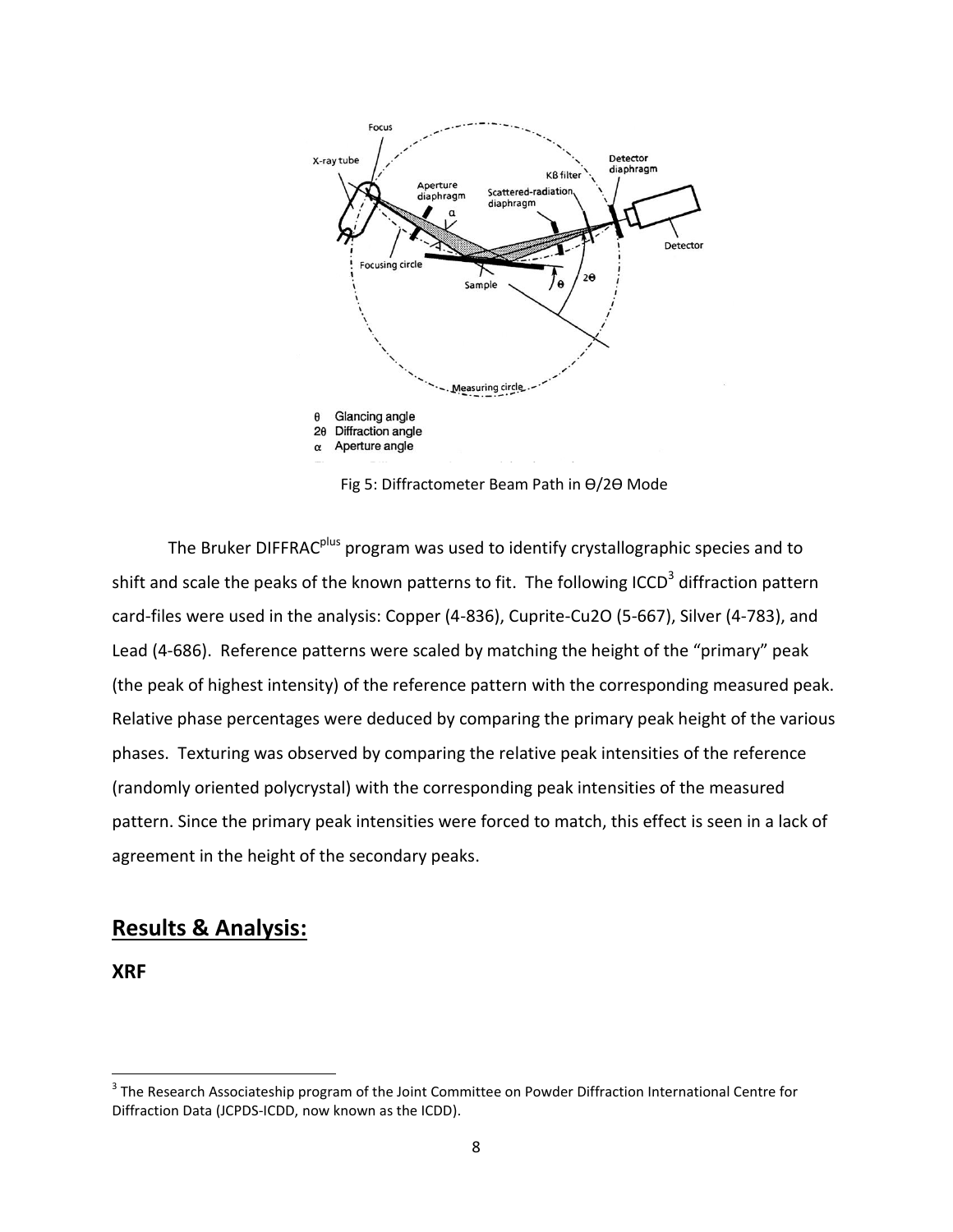The x-ray spectra generated by ED-XRF were interpreted by the analysis software<sup>4</sup> and converted into parts-per-million (PPM), by weight, for 27 elements, including: Si, Al, Fe, Na, Mg, K, Ca, Ti, Mn, Cr, Cu, Ni, Pb, Sr, V, Zn, Ag, and Sn. Prior to commencing XRF testing on the coins, samples of known composition - from the National Institute for Standards and Technology (NIST) – were analyzed to test the accuracy and precision of the equipment<sup>5</sup>.

Since coins are largely metallic in composition and other elemental data appears unreliable, only data for the six most common metallic elements are reported here (Table 1). Assuming a composition made entirely of these constituents, relative percentages were calculated (Table 2).

| PPM (by weight)         | Cu        | Zn        | Pb     | Ag     | Sn     | Fe      |
|-------------------------|-----------|-----------|--------|--------|--------|---------|
| Penny, 2005             | 2,011,306 | 2,247,329 | 236    |        |        | 7,129   |
| Penny, 1975             | 4,461,974 | 150,400   |        |        |        | 8,043   |
| Half-Penny, 1698        | 3,365,038 |           | 16,764 |        | 682    | 8,145   |
| Maxentius, Rome Mint    | 1,062,887 | 3,285     | 81,868 | 12,439 | 33,689 | 3,831   |
| Diocletian Cyzicus Mint | 1,105,732 | 2,011     | 11,772 | 47,182 | 12,609 | 6,677   |
| <b>GFAP Unknown</b>     | 879       | 21,556    | 8,413  |        |        | 401,568 |

Table 1: Parts-per-million of metallic constituents reported by analysis software.

 $\overline{a}$ 

| Relative Composition (%) | Cu    | Zn    | Pb   | Ag   | Sn   | Fe    |
|--------------------------|-------|-------|------|------|------|-------|
| Penny, 2005              | 47.15 | 52.68 | 0.01 |      |      | 0.17  |
| Penny, 1975              | 96.57 | 3.26  |      |      |      | 0.17  |
| Half-Penny, 1698         | 99.25 |       | 0.49 |      | 0.02 | 0.24  |
| Maxentius, Rome Mint     | 88.72 | 0.27  | 6.83 | 1.04 | 2.81 | 0.32  |
| Diocletian Cyzicus Mint  | 93.23 | 0.17  | 0.99 | 3.98 | 1.06 | 0.56  |
| <b>GFAP Unknown</b>      | 0.20  | 4.99  | 1.95 |      |      | 92.87 |

 $4$  We did not have access to the software package for interpreting alloy data. As a result, our reported values are assumed to be only comparatively significant and have been scaled.

<sup>&</sup>lt;sup>5</sup> NIST 2702 (Inorganics in Marine Sediment) and NIST 2781 (Domestic Sludge). See Appendix 1a and b for analysis of standards.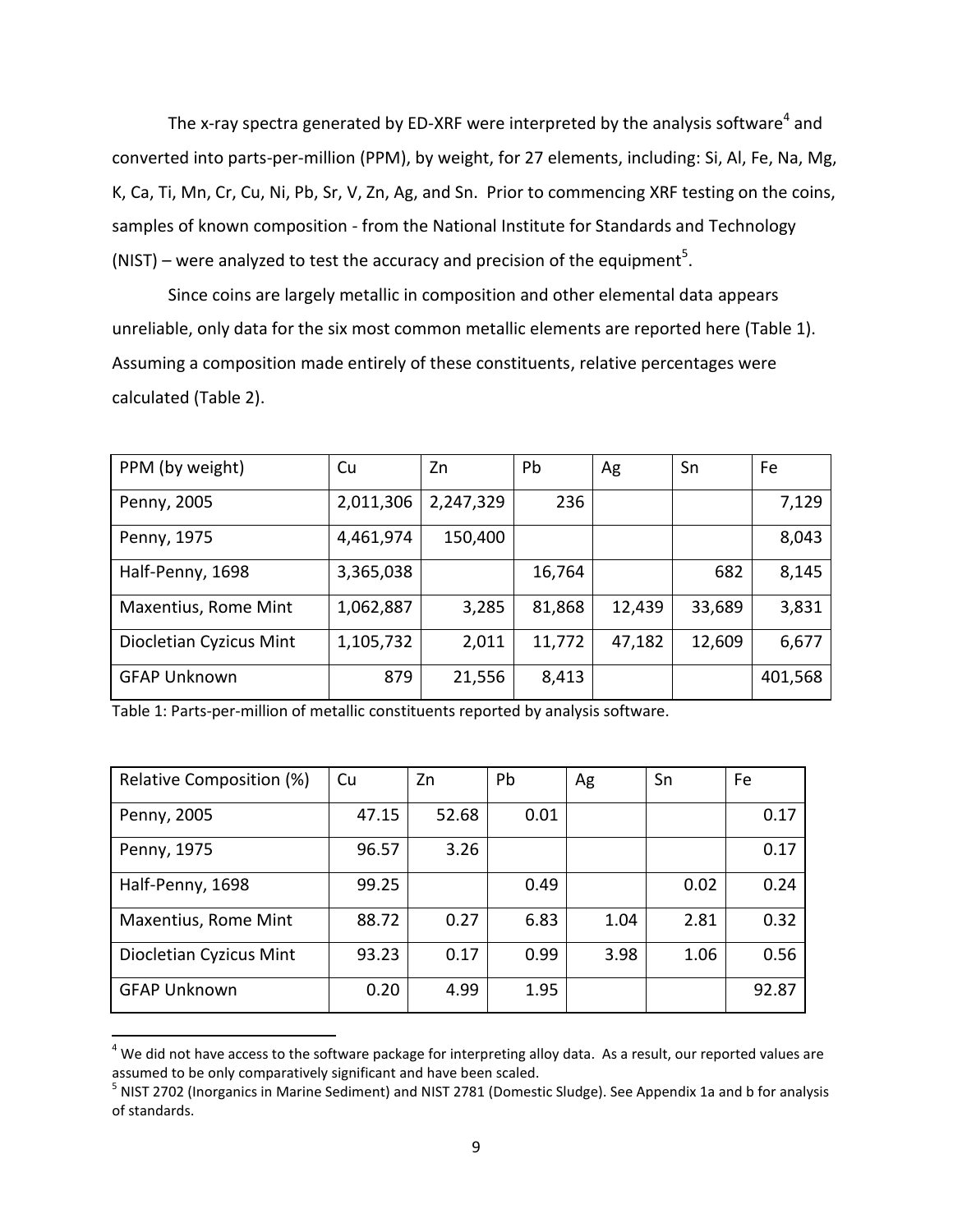Table 2: Conversion of major metallic constituents into relative percents (by weight)

The assemblage is composed of a variety of copper- based alloys. The notable exception being the unidentified 'coin' from Greene Farm whose composition is predominantly ferrous.

In addition to copper the two oldest coins contained lead, silver, tin, zinc and iron. The most conspicuous contributions are the 7% lead content in the Maxentius Rome Mint, and 4% silver in the Diocletian Cyzicus Mint. Such alloying additions may be the result of impurities from processing or part of the alloy design. To address this question one would need information about sources of raw materials, common coin composition and known technological benefits of particular alloys. For example some elements may be the result of remelting coins or diluting precious metals with base metals in antiquity to modify the inherent values of coins<sup>6</sup>. In other cases, certain impurities in the ore may have been difficult to separate and remove. Alternatively, alloy additions may have been made intentionally to lower the melting temperature, or to make the final alloy more or less malleable.

The two modern US pennies are intended as standards, since they are of known composition and structure. Pre-1982 pennies are a single phase brass alloy 95 Cu: 5 Zn. XRF readings confirm an overwhelming predominance of copper although the Zn results were lower than values reported by the US Mint. Post-1982 pennies are composed of a pure zinc core plated in pure copper (total composition 2.5 Cu, 97.5 Zn)<sup>7</sup>. Experimental data indicates equivalent amounts of Cu and Zn. This suggests that that he x-ray beam penetrates to the zinc core. Moreover, the depth to which the beam penetrates must be on the order of twice the thickness of copper plating.

The 1698 Half penny is almost entirely composed of copper with approximately 0.5% Pb. Cu and Pb have a very restricted mutual solubility in solid state (solubility of Pb in Cu does not exceed 0.09 atomic percent at 600c)<sup>8</sup>. Thus the Pb is expected to be a second phase in the alloy (Appendix 3). Small concentrations of Fe and Sn form a solid solution with Cu, and result in a modification of the crystallographic structure.

 $\overline{a}$ 

<sup>&</sup>lt;sup>6</sup> Presentation by Lisa Anderson Graduate Student, Joukowsky Institute for Archaeology and the Ancient World. Brown University.

 $^7$  www.usmint.gov

<sup>&</sup>lt;sup>8</sup> Massalski, Thaddeus B., ed. Binary Alloy Phase Diagrams. 2nd ed. Materials Information Society, 1990. 1452-454.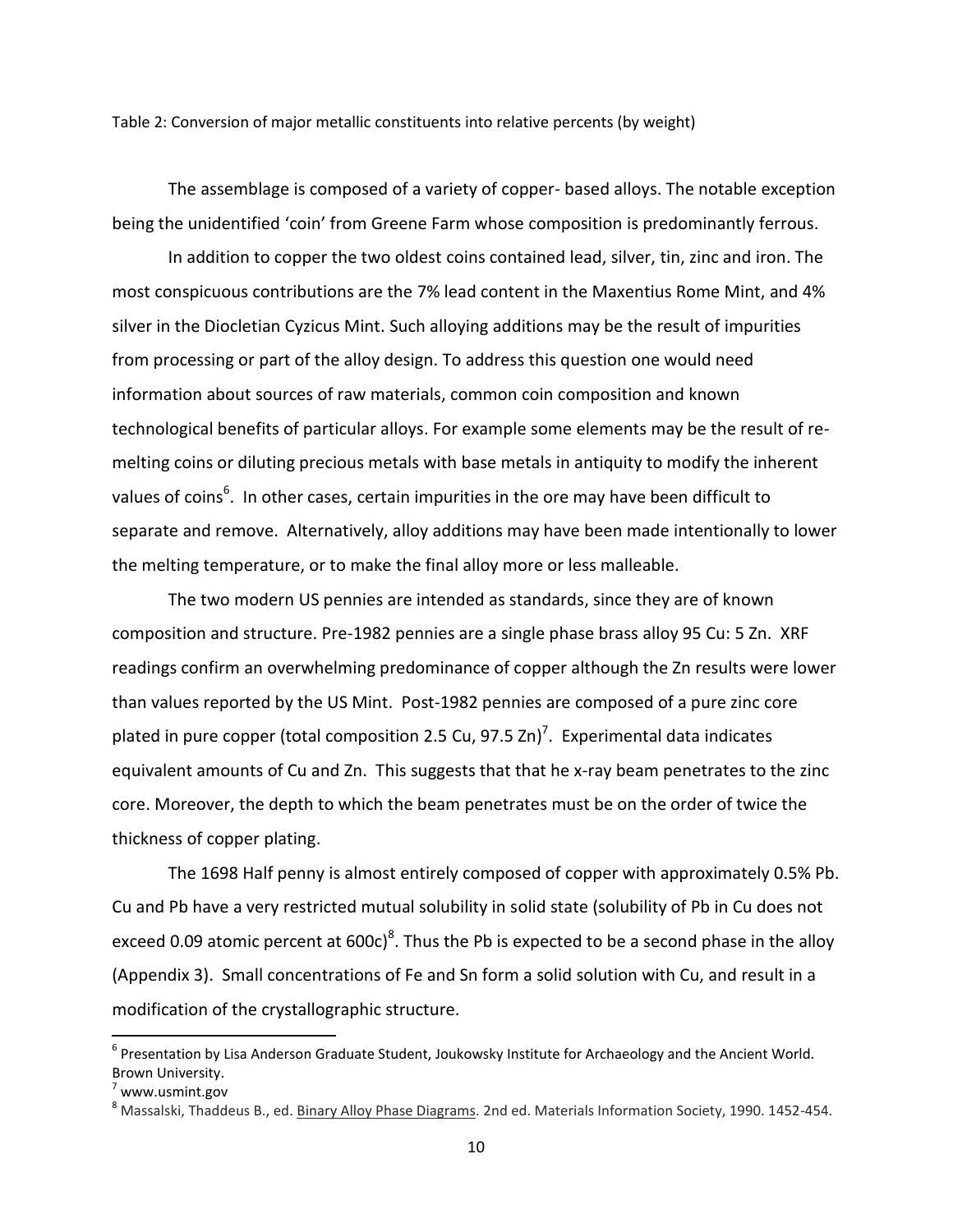#### **XRD**

#### **Modern (1975) US Penny**

This coin was subjected to two one hour scans at theta-2-theta and on a glancing angle. The four major peaks present correspond to the known signature for copper (JCPDS 4-836). No second phase was identifiable although there is a broad peak at 2-theta=36 and a shoulder/ suggestion of a peak at 2-theta = 42.

There is nominal peak shifting – by less than 0.005 in opposing directions on the scans. This exact cause of this effect is unknown. Phase diagram indicates high solubility of Zn in Cu. However, since Zn had Cu have the same atomic radius (approximately 135pm $^9$ ) we do not expect the addition of Zn atoms in solid solution to affect the crystallography. A possible explanation for this effect may be an alteration in the orientation of the coin for each test.

Copper peak at 2theta = 43.5 which corresponds to the  $\{111\}$  plane, was scaled to match the intensity of the corresponding measured peak. The other four measured peaks were compared to the scaled JCPDS reference peak (based on a randomly oriented polycrystal). In the theta-2theta reading the second peak is almost twice the intensity of the scaled reference peak. The third and fourth peaks are also slightly higher in intensity than expected. In the glancing angle test the second third and fourth peaks had a lower intensity than the reference peaks. This suggests:

1. Texturing throughout the material, likely from the rolling operation to produce the sheet metal (this is evident in the theta-2theta scan) $^{10}$ ,

2. Re-orientation of the crystals on the surface as a result of striking (as seen in glancing scan).

#### **1698 Half Penny**

This coin was subjected to two one hour scans at theta-2-theta and on a glancing angle. The major peaks present correspond to the known signature for copper (JCPDS 4-836) and cuprite (JCPDS 5-667). In the glancing scan the primary cuprite peak has a higher intensity that

l

<sup>&</sup>lt;sup>9</sup>Slater, J. C. <u>Journal of Chemical Physics</u> 41 (1964).

<sup>10</sup> www.USMint.gov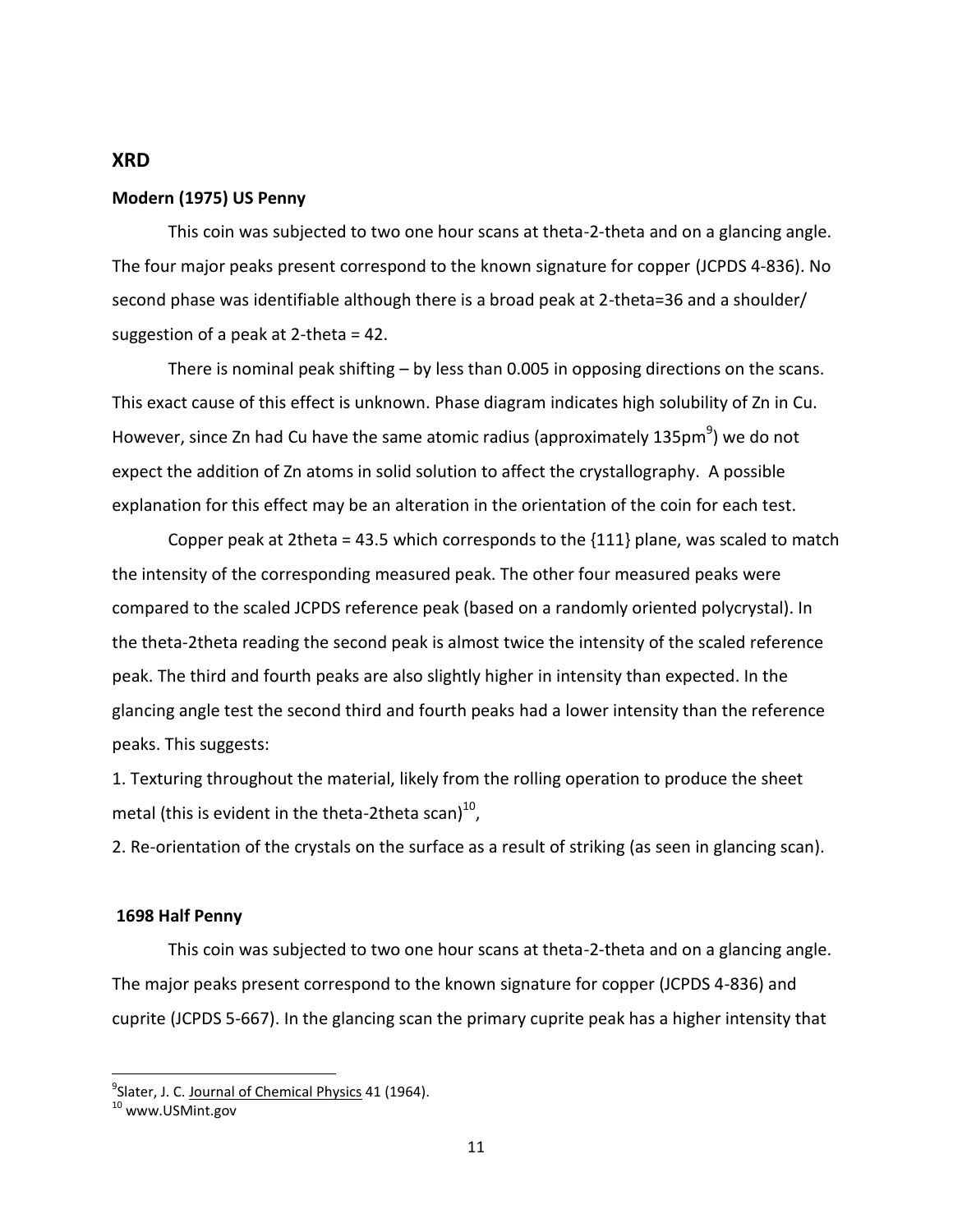the primary copper peak, the reverse is true in the theta-2theta scan. This is consistent with the observation that metals oxidize from the outside in.

Reference peaks showed good correspondence to measured peaks. Copper reference peaks were shift to the left y less than 1.002 percent. This shifting effect is likely a result of the Sn and Fe additives whose atomic radii, 145pm and 140pm respectively, are larger than that of Cu (135pm).

#### **Diocletian "Antoninianus" (Cyzicus mint)**

This coin was subjected to four one hour scans: 1 theta-2-theta and 3 at a glancing angle. The major peaks present correspond to the known signature for copper (JCPDS 4-836), cuprite (JCPDS 5-667), and silver (JCPDS 4-783). Cuprite peaks correspond well without shifting. Copper and Silver peaks were shifted in 3 of the 4 four scans, copper to left silver to the right; the sum of the shifts totaling a factor of approximately 0.004.

Interpretation of these results is difficult. Since total shift is consistently 0.004, discrepancies in the extent of shifting for either element may be attributed to a slight misalignment in the mount, as seen in the modern penny. In general the shifting phenomenon may be attributed to the effect of Sn in solid solution with either Cu, Ag, or both (see Appendix 3, Ag-Sn and Cu-Sn phase diagrams). Since Ag has an atomic radius of 160pm adding Sn would reduce the inter-planar spacing (2theta shift right) whereas addition of Sn to Cu would expand the lattice (shift left). Differentiating between a shift resulting from misalignment of the specimen, or from alloy additions is beyond the scope of this research.

Between the three glancing tests there is a discrepancy between the relative intensities of Cu and Ag. In tests 1 and 3 the primary silver peak at 2theta = 38.2 is roughly half the intensity of the primary Cu peak at 2thea = 43.5. In test 2, the Cu peak is half the intensity of the Ag peak. This surprising result suggests a local concentration of Ag which may be: 1. An enrichment effect as a result of a corrosion process.

2. Inhomogeneity in the melt

It can be assumed that all 3 scans were of different places on the coin since each time it was remounted the coin was randomly re-oriented (no consistency in testing the obverse vs.

12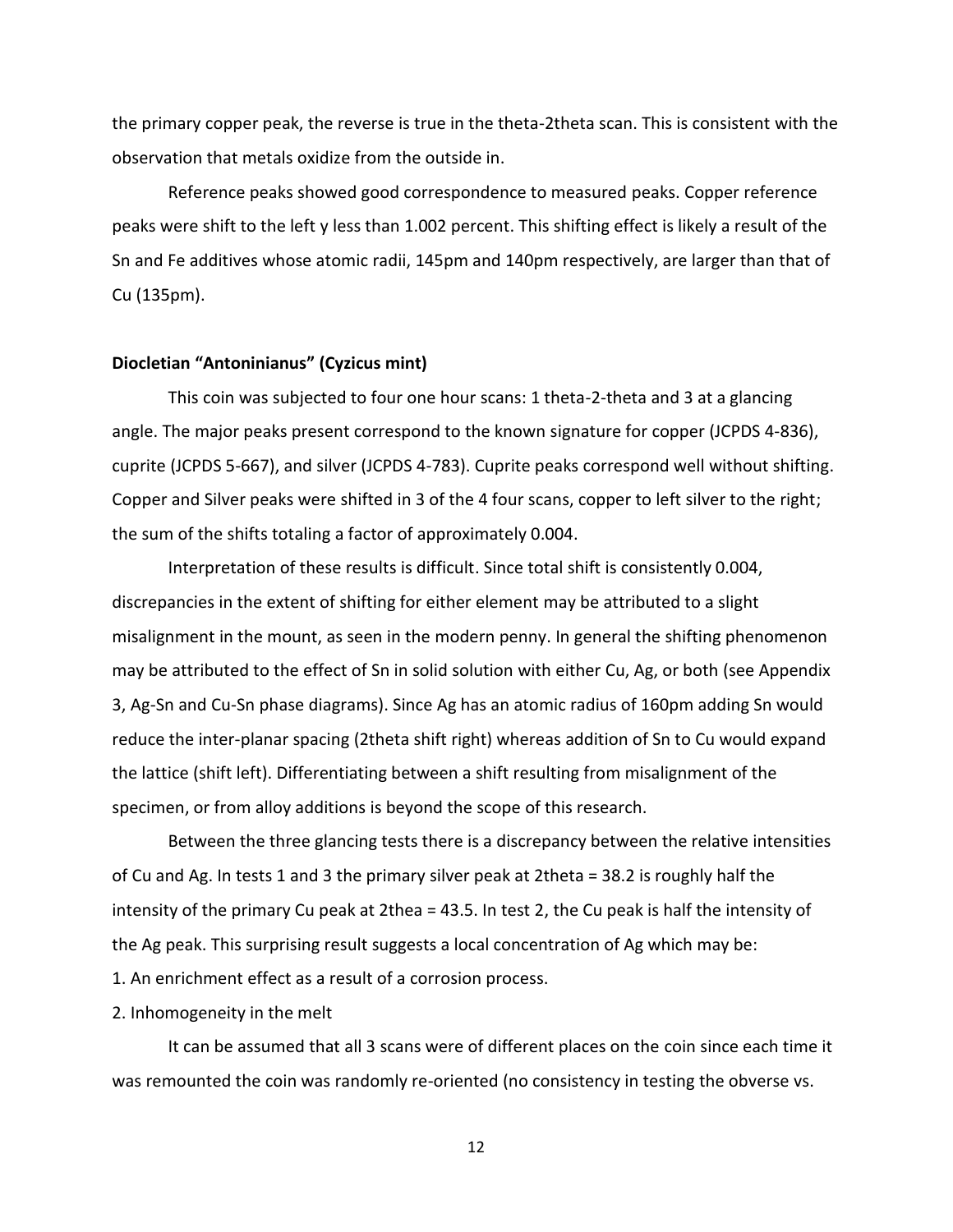reverse was maintained). This also suggests a need to sample in a number of different spots as the structure may vary across the specimen (composition, phase, texture etc.).

Finally comparing the glancing scans to the theta-2theta scan we see that the intensity of the Ag is approximately 3/4s that of the Cu.

#### **Maxentius "Follis" (Rome mint)**

This coin was subjected to several scans. One short (1 hr), theta 2theta scan and one long (18 hr), theta 2theta scan are presented here to demonstrate noise reduction and the potential benefits of longer scans. The long scan has a better signal to noise relationship, having more well-defined peaks which roughly correspond to those in the short scan but are more easily distinguishable.

The major peaks present correspond to the known signature for copper (JCPDS 4-836), cuprite (JCPDS 5-667), silver (JCPDS 4-783), and lead-tin oxide Pb2SnO4 (JCPDS 11-233). The overnight scan allowed us to tentatively identify the as yet unidentified peaks as lead tin oxide. While the matches are tentative the first 5 measured peaks correspond well with all the major peaks between 2theta =25 and 2theta = 35.

#### **GFAP Unknown**

This coin was subjected to several scans, with greatly varying result. Although there was consistently a major peak at 2theta = 27.5. The rest of the signature varied from very noisy (amorphous?) to starkly defined (textured?). In this case the long scan did not reliable clarify the location or relative intensity of peaks. Based on the XRF data we attempted to match alloys and oxide of Fe, as well as Zn and Pb without success.

## **Conclusion:**

These preliminary studies did point to the potential for archaeologists and material scientists to gain valuable insight into the atomic structures of coins using advanced XRD techniques. In this research our use of XRD would have been greatly improved by the availability of more reliable compositional tests, though our XRF results were useful for

13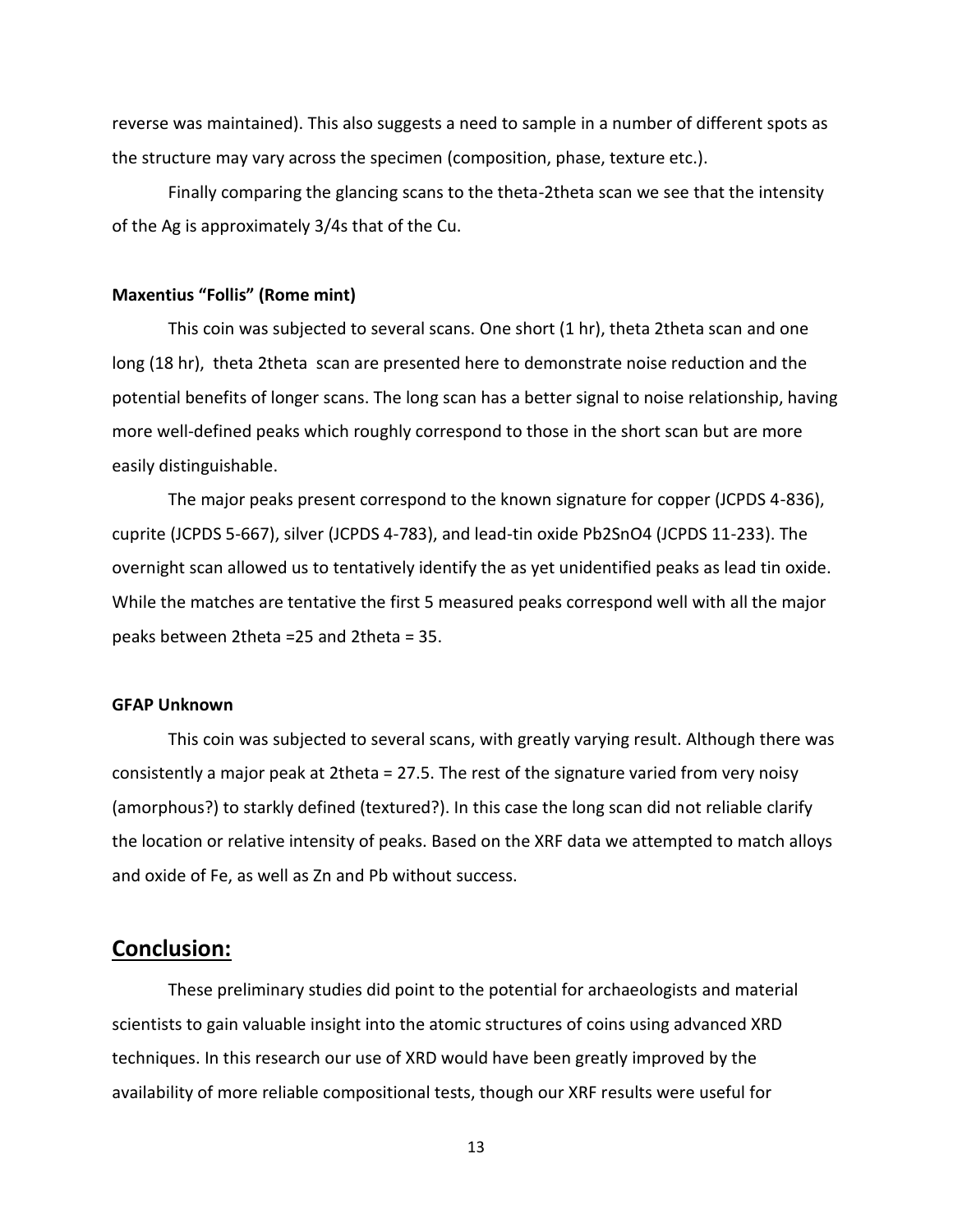qualitative analysis and comparisons. We were also hindered by our inability to access a well documented history of some of the objects, particularly concerning their possible preservation using chemicals, this issues was compounded by the fact the we were uncertain of the depth of penetration of our diffraction beam.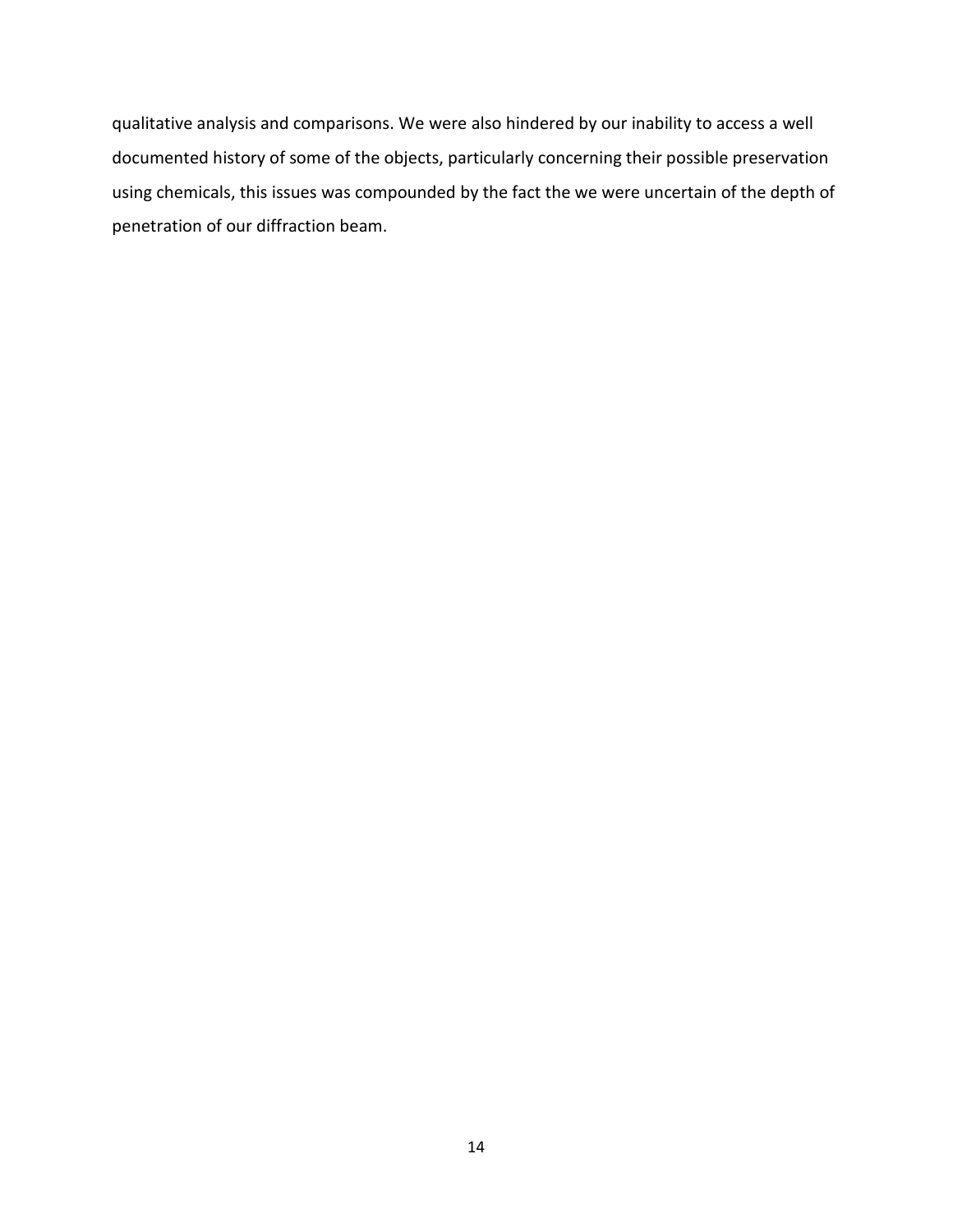#### **References Cited**

Callister, William D. Fundamentals of Materials Science and Engineering. 2nd ed. John Wiley & Sons, Inc., 2005. 75-79.

Calliari, I., M. Magrini, A. Zambon, P. Guerriero, and R. Martini. "Microstructural and Compositional Characterization of Roman Coins." X-ray Spectrometry (1999): 86-90.

Carter, Giles F. "Analysis of Copper and Brass Coins of the Early Roman Empire." Science new 151 (1966): 196-97.

Massalski, Thaddeus B., ed. Binary Alloy Phase Diagrams. 2nd ed. Materials Information Society, 1990. 1452-454.

Slater, J. C. Journal of Chemical Physics 41 (1964).

Sutherland, C. H. V. "Diocletian's Reform of the Coinage: A Chronological Note." The Journal of Roman Studies 45 (1955): 116-18.

Presentation by Lisa Anderson Graduate Student, Joukowsky Institute for Archaeology and the Ancient World. Brown University.

University of Liverpool. "Archaeologists To Establish True Value Of Roman Silver Coins." ScienceDaily 6 March 2006. 14 September 2008 <http://www.sciencedaily.com /releases/2006/03/060303114515.htm>.

www.usmint.gov

"X-ray Crystallography." Wikipedia: The Free Encyclopedia. <http://en.wikipedia.org/wiki/xray\_crystallography>.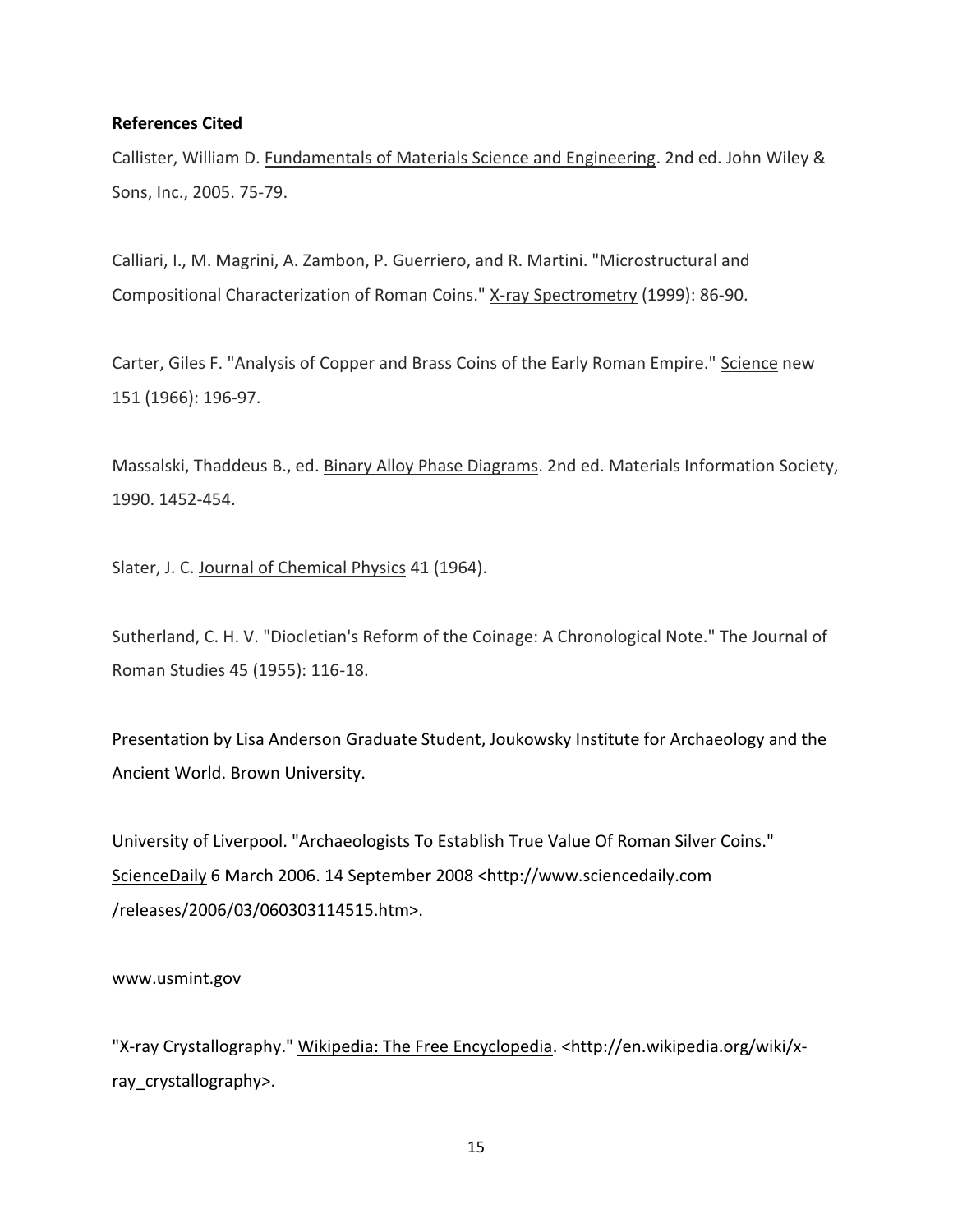**Appendix 1a:** XRF Standards and Reference XRF Analysis

**Appendix 1b:** Correspondence with Dr. Murray

**Appendix 1c:** Raw XRF Data

**Appendix 2:** XRD Patterns with Reference Peaks

(see http://proteus.brown.edu/materialsscience/6108 for appendices 1a -2)



Cu-Pb Phase Diagram

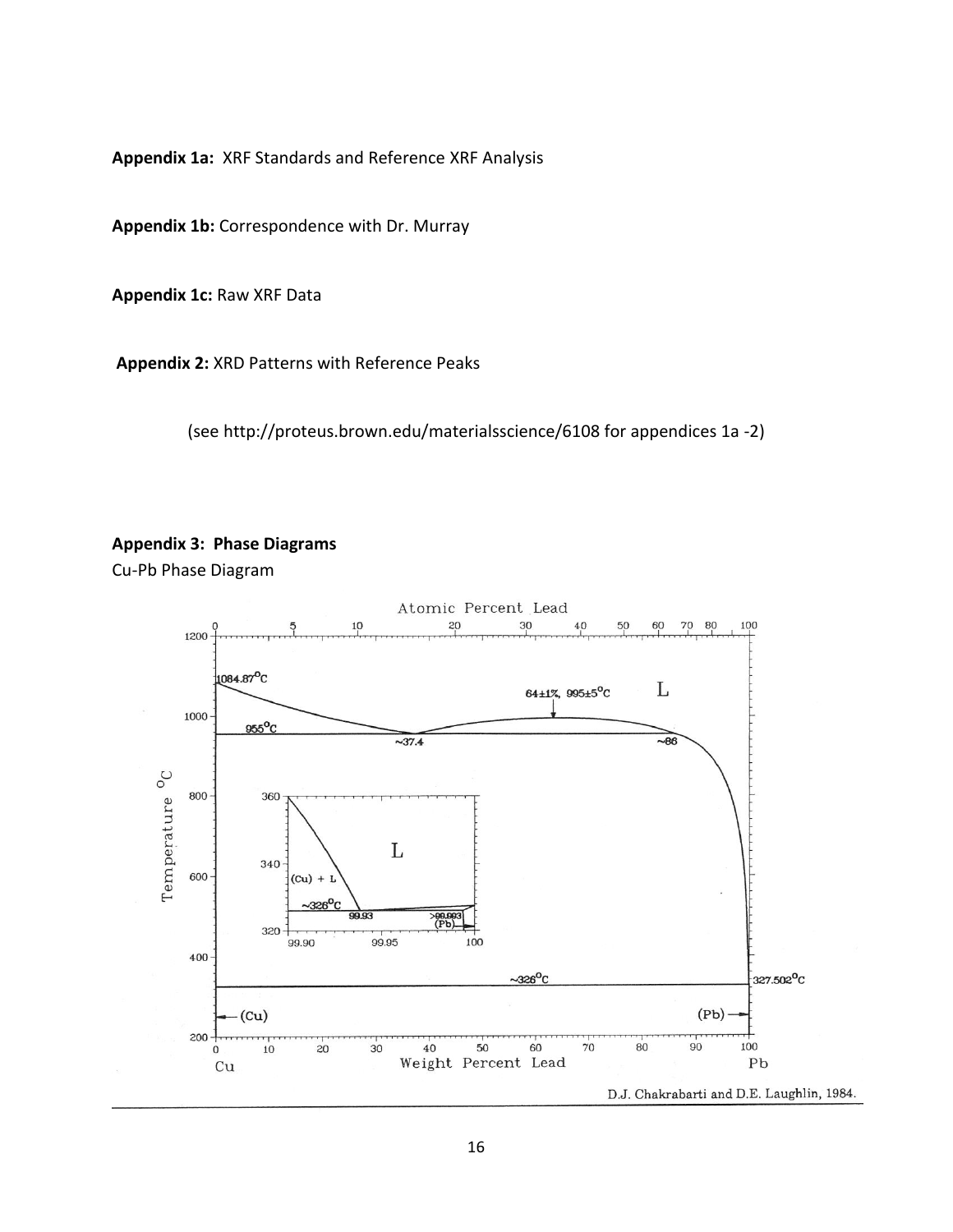# Cu-Sn Phase Diagram



From [44Ray].

N. Saunders and A.P. Miodownik, 1990.